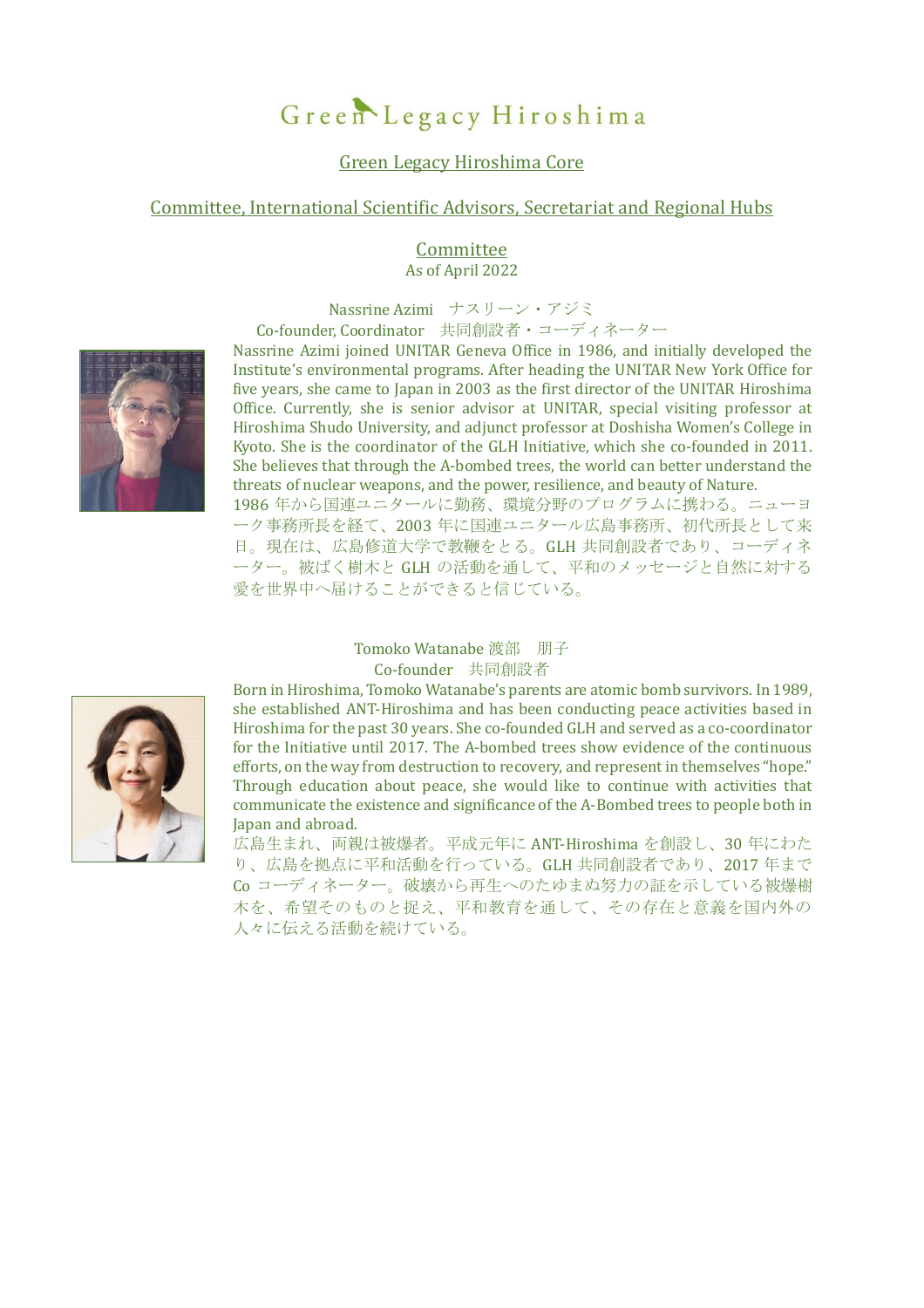#### Chikara Horiguchi 堀口 力 Arborist (Tree Doctor) 樹木医



In his final year of university, Chikara Horiguchi visited the Jomon Sugi, a 2,000-yearold Japanese cedar on Yakushima Island, and decided thereafter to work in greenery. After training in Fukuoka, he started working for a landscape contracting company in Hiroshima that took charge of greening public areas in the city. When he was 28, Horiguchi-san met Tadahiko Yamano, the first Japanese tree-doctor arborist. This meeting led to his decision to take care of hibaku-jumoku, silent witnesses of the atomic bombing, for the rest of his life. In 1991, Horiguchi-san received his qualification as an arborist. Since then, he has been researching and treating hibakujumoku as an arborist working for Hiroshima City. He has been master-gardener for GLH since its very inception and is a member of the GLH committee as well as Working Group.

大学 4 年のとき、前年発見された屋久島の縄文杉を見て「緑に関わる仕事」に つくことを決意、庭師を志す。福岡で修業ののち、広島の造園業者に移って市 街地の緑化を担当。28 歳のころ、日本初の「樹医」山野忠彦氏との出会いか ら、被爆樹木という無言の証人を残すことを生涯の仕事にしようと決心した。 1991 年に樹木医の資格を取得。以来、広島市の被爆樹木の樹勢回復事業の樹木 医として被爆樹木の調査、治療を行っている。

# Akio Nishikori 錦織 亮雄

Trustee トラスティ



Akio Nishikiori was born in 1937. He was 8 years old when he witnessed the atomic bombing of Hiroshima, which killed two of his family members. As an architect, he was involved in Hiroshima's reconstruction for 60 years. He hopes to spread the meaning of Hiroshima with a sense of reality, through the point of view of human history. Through the activities of Green Legacy Hiroshima, he would like to open his mind and listen to the message of nature which the trees are telling to the people. 1937 年生まれ。8 歳の時広島市で原子爆弾に遭う。家族 2 人が原爆死。建築家 として 60 年間広島の町づくりに携わる。広島の意味を人類史的視点でリアリテ ィのある形で発信したいと願う。グリーンレガシーヒロシマイニシアティブの 活動を通じて被爆樹木が発する自然から人間への声を聞き取るこころを広げた いと思う

#### Shinichi Ue 上 真一 Trustee トラスティ



Shinichi Ue was born in 1950 and is a second-generation atomic bomb victim. He is a marine biologist specializing in elucidating the giant jellyfish outbreaks and predicting their occurrence, and so he feels well with the salty sea wind. At home, he enjoys leading an ecological life connected to nature, including lawn management in the garden, growing seasonal vegetables, cultivating shiitake mushrooms in the background mountains, wood-chopping (and heating the bathwater with it), and so on. He is deeply impressed by the silent power of the A-bombed trees, emitting the message "I am alive," and is involved with GLH's activities to deliver the innate peaceful message of the trees to many people worldwide.

1950 年 生まれの 被爆二世 。クラ ゲ(jellyfish)類の 大量(large quantity)発生 (outbreak)機構の解明(clarification)と発生予測(prediction)を専門とする生物海 洋学者であるので、海上で潮風(salt wind)に吹かれていると機嫌が良い。自宅 では、庭の芝生管理、季節の野菜づくり、裏山でのシイタケ栽培、薪割り(そ れで風呂を沸かす)など、自然と一体化したエコ生活をエンジョイしている。 被爆樹木の「私は生きている」と発する無言の力に感動し、木々が内蔵する平 和を希求する力を多くの人々に届けたいと GLH の活動に関わっている。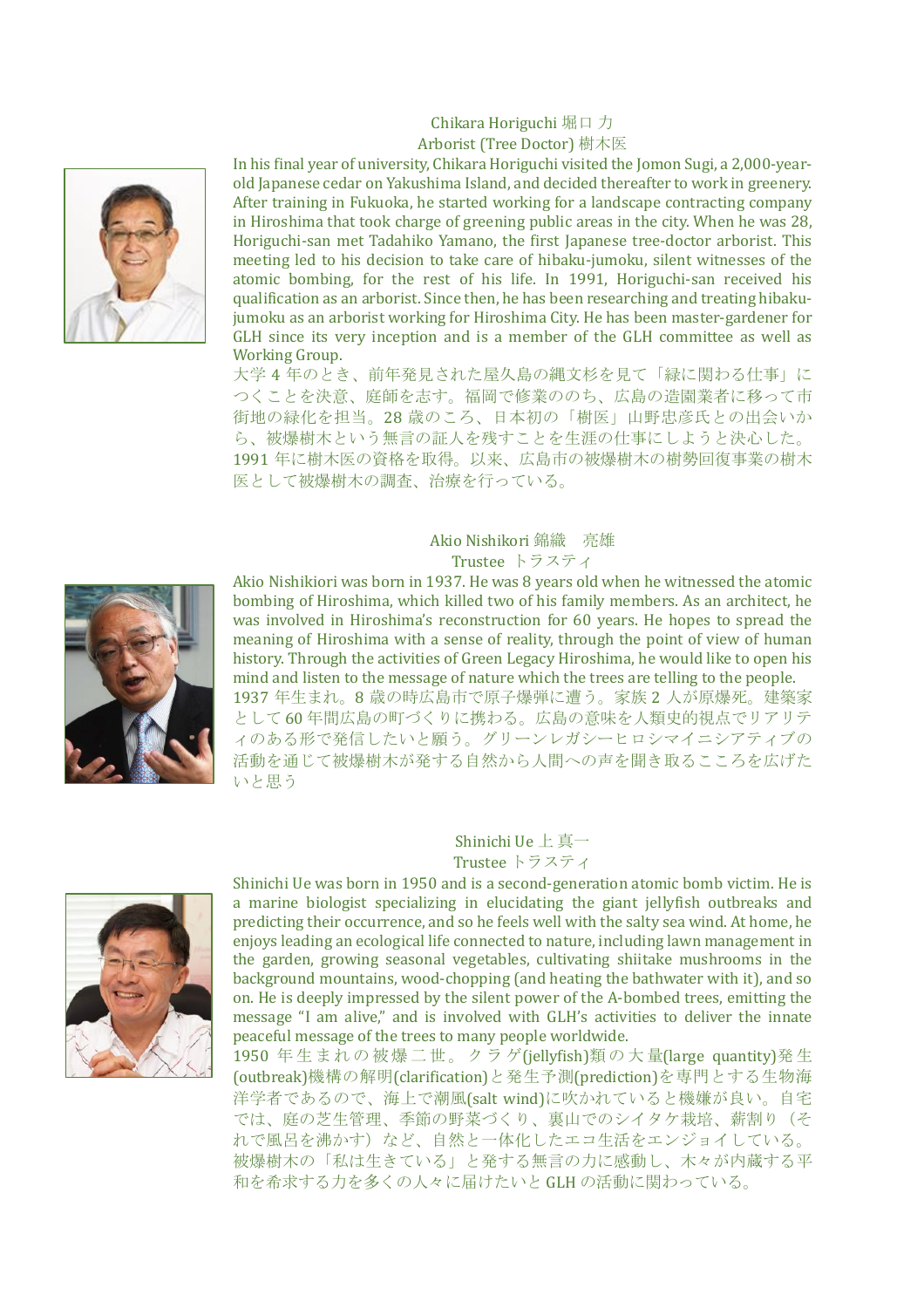#### Mihoko Kumamoto 隈元 美穂子 Trustee トラスティ



Mihoko Kumamoto is Director of Division for Prosperity, UNITAR, and has been Director of UNITAR Hiroshima Office since 2014. UNITAR supports Africa, the Middle East, Asia, and the Pacific countries in areas such as environmental issues including adaptation to climate change, disaster prevention, gender, or peacebuilding. She wishes to deliver hope with A-bombed trees from Hiroshima, the place known as a symbol of peace, to the world.

2014 年より国連ユニタール(国連訓練調査研究所)持続可能な繁栄局長。気候 変動適応を含む環境問題、防災、ジェンダー、平和構築などの分野において、 アフリカ、中東、アジア、太平洋諸国を支援している。平和のシンボルとして 確立された広島から被爆樹木と共に希望を届けたい。

#### Junko Shimazu 島津 準子 Alternate Trustee トラスティ代理



Junko Shimazu joined the UNITAR Hiroshima Office in September 2012. Since then she has led several training programmes, including programmes focussed on Tsunamibased DRR Women's Leadership, the Youth Ambassadorship, Nuclear Disarmament and Non-Proliferation Training, and Sports and Peace. She is now the team leader of the Leadership and Inclusion Team at the Division for Prosperity. Junko believes in the power of a-bomb survivor trees and hopes to help to send their strong message of peace to the world.

2012 年にユニタール広島事務所での勤務を開始。現在は、リーダーシップとイン クルージョン担当課長として、津波防災研修や青少年大使研修、核軍縮不拡散研 修、スポーツと平和研修などの事業に携わる。被ばく樹木の持つパワーを信じ、そ の力強い平和メッセージを世界に届ける一助になりたいと願っている。



### Ann Sherif アン・シェリフ Trustee トラスティ

Ann Sherif is a Professor of Japanese at Oberlin College, Ohio, the United States. She has a PhD in Japanese Literature from the University of Michigan. Her publications include Japan's Cold War: Literature, Media, and the Law (Columbia University Press). Professor Sherif's current book project focuses on independent and regional publishers and literature in Japan, 1917-1990, with a particular focus on the print and visual cultures of Hiroshima. At Oberlin, she teaches various courses on books and literatures, nature and environment of East Asia. She also coordinates the Green Legacy Hiroshima Initiative at Oberlin. She became a GLH Trustee in 2019.

アン・シェリフはオベリン大学の日本文学教授である。ミシガン州立大学で日 本文学の博士号取得。彼女の著書は「日本の冷戦:文学、メディア、法律(コ ロンビア大学出版)」などである。現在は、1917 年から 1990 年における日本 の独立性や地方の出版社、文学(特に広島における出版や映像文化)に焦点を 当てた本を出版予定である。オベリン大学においても、シェリフは本や文学、 東アジアの自然や環境などの講座を行っている。オベリン大学におけるグリー ンレガシーヒロシマイニシアティブのコーディネートもしていることもあり、 2019 年にコミッティーメンバーとなった。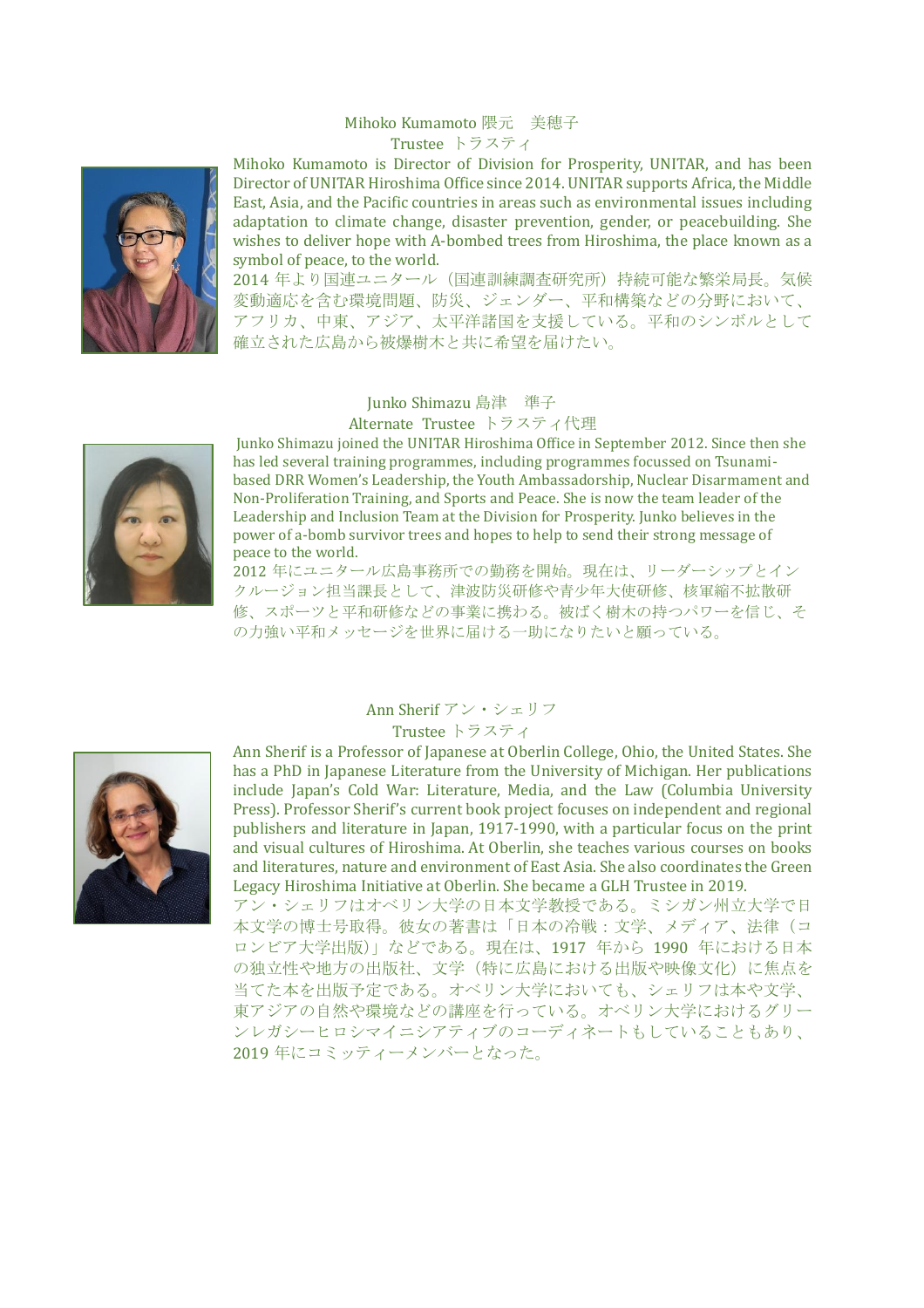#### Kenta Matsuoka 松岡 健太 Trustee トラスティ



Kenta Matsuoka was born in Hiroshima. He was seconded to the UNITAR Hiroshima Office from April 2017 to April 2019 from the Hiroshima Prefectural Government. As the former secretary of Green Legacy Hiroshima Initiative, he was in charge of communication with partners and botanical gardens, as well as helping organize the committee and working group meetings. Kenta became a GLH trustee member after returning to the Hiroshima Prefectural Government, in April 2019. He hopes that the peace message of Hiroshima spreads to the world through A-bombed trees.

広島生まれ。広島県職員で、2017 年 4 月から 2019 年 4 月まで国連ユニタール 広島事務所勤務。グリーンレガシーヒロシマイニシアティブの事務局員とし て、パートナーと植物公園の仲介、コミティーグループ及びワーキンググルー プミーティングの開催などを担当。2019 年 4 月よりトラスティーになった。被 爆樹木を通して広島の平和のメッセージが世界に広まることを期待する。



# Yuko Baba 馬場 裕子 Trustee トラスティ

Yuko Baba was born in Yamaguchi. She was seconded to the UNITAR Hiroshima Office from April 2019 to March 2022 from the Hiroshima Prefectural Government. As the former focal point for GLH secretariat, she was in charge of communication with partners and botanical gardens, as well as of helping organize the committee and working group meetings. She hopes to connect the A-bomb trees with the people who hunger for peace all over the world.

山口生まれ。広島県職員で、2019 年 4 月から 2022 年 3 月まで国連ユニタール 広島事務所に出向。グリーンレガシーヒロシマイニシアティブの事務局員とし て、パートナーと植物公園の仲介、コニュニティーグループおよびワーキング グループミーティングの開催などを担当した。世界中の平和を望む人々と、被 爆樹木をつなぐ手伝いをしていきたいと願っている。



#### Yoko Mito 三登 陽子 Auditor 監事

Yoko Mito is an administrative scrivener, who mainly engages in the application of permits and licenses. It has been six years since she has joined the Green Legacy Hiroshima. The A-bombed trees deliver a message of peace that makes one realize the preciousness of life. Mito Yoko wishes that as many people as possible can feel it. 主に、許認可申請業務に従事する行政書士。 グリーンレガシーヒロシマの活動 に参加して 6 年になる。 被爆樹木が持つ平和のメッセージには、生命の尊さを 実感させるものがあると感じる。一人でも多くの人に、実感してもらいたいと 願っている。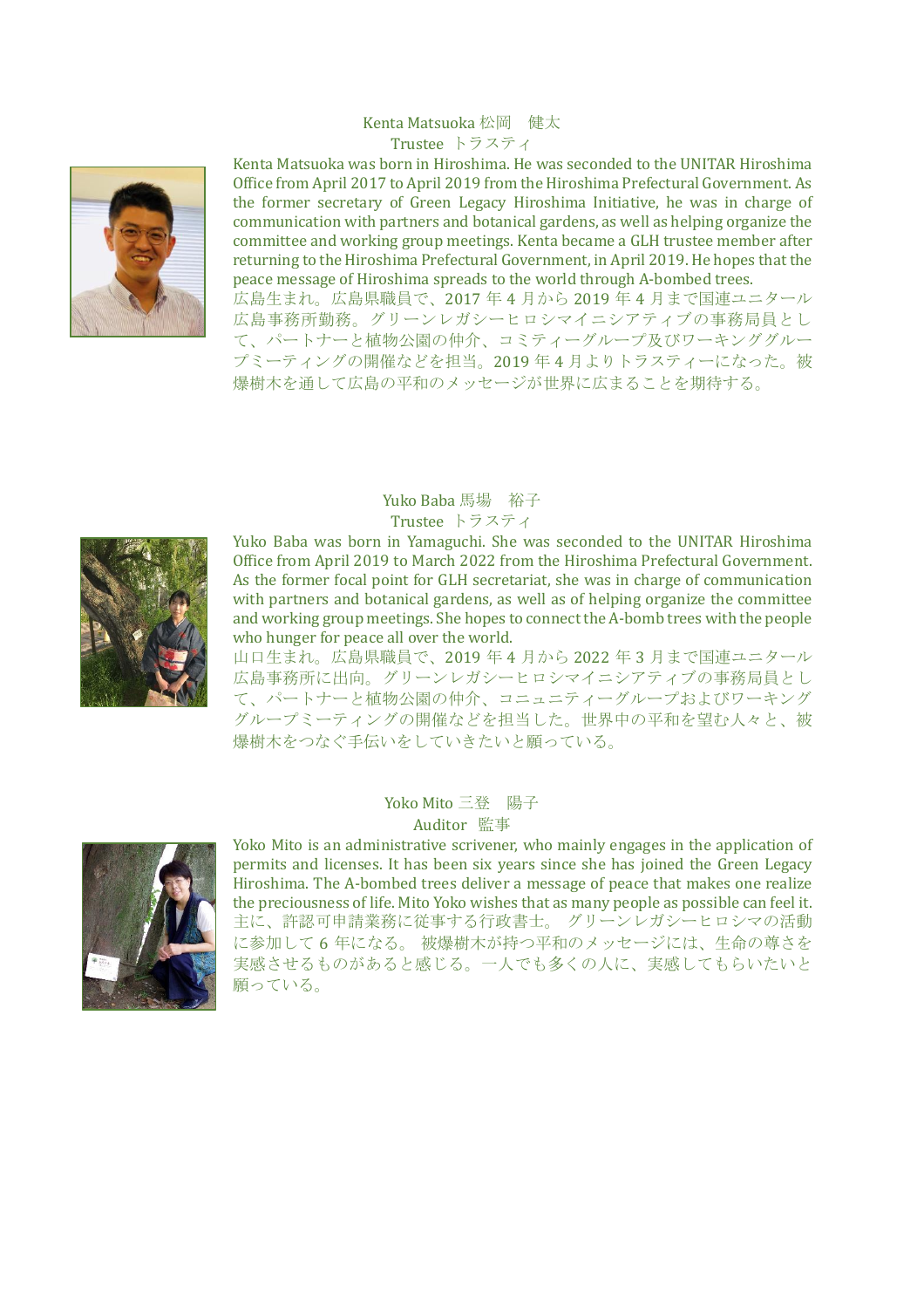# International Scientific Advisors

Ari Novy アーリー・ノーヴィ

President and CEO, San Diego Botanic Garden (SDBG) サンディエゴ植物園(SDBG) 園長兼 CEO

Dr. Novy is a plant biologist with a wide range of expertise in plant science and education. Prior to joining SDBG he was Chief Scientist at the Leichtag Foundation, and before that Executive Director of the United States Botanic Garden in Washington, D.C. As such he also sat on the Executive Leadership Team of the U.S. Architect of the Capitol, the federal agency responsible for the management and upkeep of the U.S. Capitol Campus, including the U.S. Botanic Garden, U.S. Capitol, Library of Congress and Supreme Court.

He is the author of numerous peer-reviewed scientific papers and the founding cochair of the Food and Agriculture section of the American Public Gardens Association. He has served on task forces and advisory panels for diverse groups including the White House Council on Environmental Quality, the Cornell Alliance for Science, Botanic Garden Conservation International, the Garden Club of America, the European and Mediterranean Plant Protection Organization, and many others.

植物科学と教育について幅広い専門知識を有する植物生物学者。サンディエゴ 植物園に勤務する以前は、レイチタグ財団の主任研究員、アメリカ植物庭園の エグゼクティブディレクターを務め、議事堂建築監(アメリカ植物園やアメリ カ合衆国議会議事堂,アメリカ議会図書館や合衆国最高裁判所を含む、アメリカ 合衆国議会の敷地の運営や維持を担当する連邦機関)のエグゼクティブリーダ ーシップチームにも在籍していた。

多数の科学論文を執筆しており、アメリカン・パブリック・ガーデンズ・アソ ーシエイションの食糧農業部門の設立共同議長も務める。アメリカ合衆国環境 諮問委員会、コーネル・アライアンス・フォー・サイエンス、植物園自然保護 国際機構、ザ・ガーデン・クラブ・オブ・アメリカ、EPPO を含む多数の機関の タスクフォースや特別委員会に所属している。

#### **Secretariat** As of April 2022

#### Haruka Yasuda 安田 晴香

Haruka Yasuda was born in Hiroshima. She has been seconded to the UNITAR Hiroshima Office since April 2022 from the Hiroshima Prefectural Government. As focal point of GLH Secretariat, she is in charge of communication with partners and botanical gardens, as well as of helping organize the committee and working group meetings. She hopes that the prayer for peace will spread all over the world through the activities of Green Legacy Hiroshima.

広島生まれ。広島県職員で、2022 年 4 月より国連ユニタール広島事務所に出 向。グリーンレガシーヒロシマイニシアティブの事務局員として、パートナー と植物公園の仲介、コミュニティーグループおよびワーキンググループミーテ ィングの開催などを担当。グリーンレガシーヒロシマの活動を通して、平和へ の祈りが世界中に広がることを願っている。



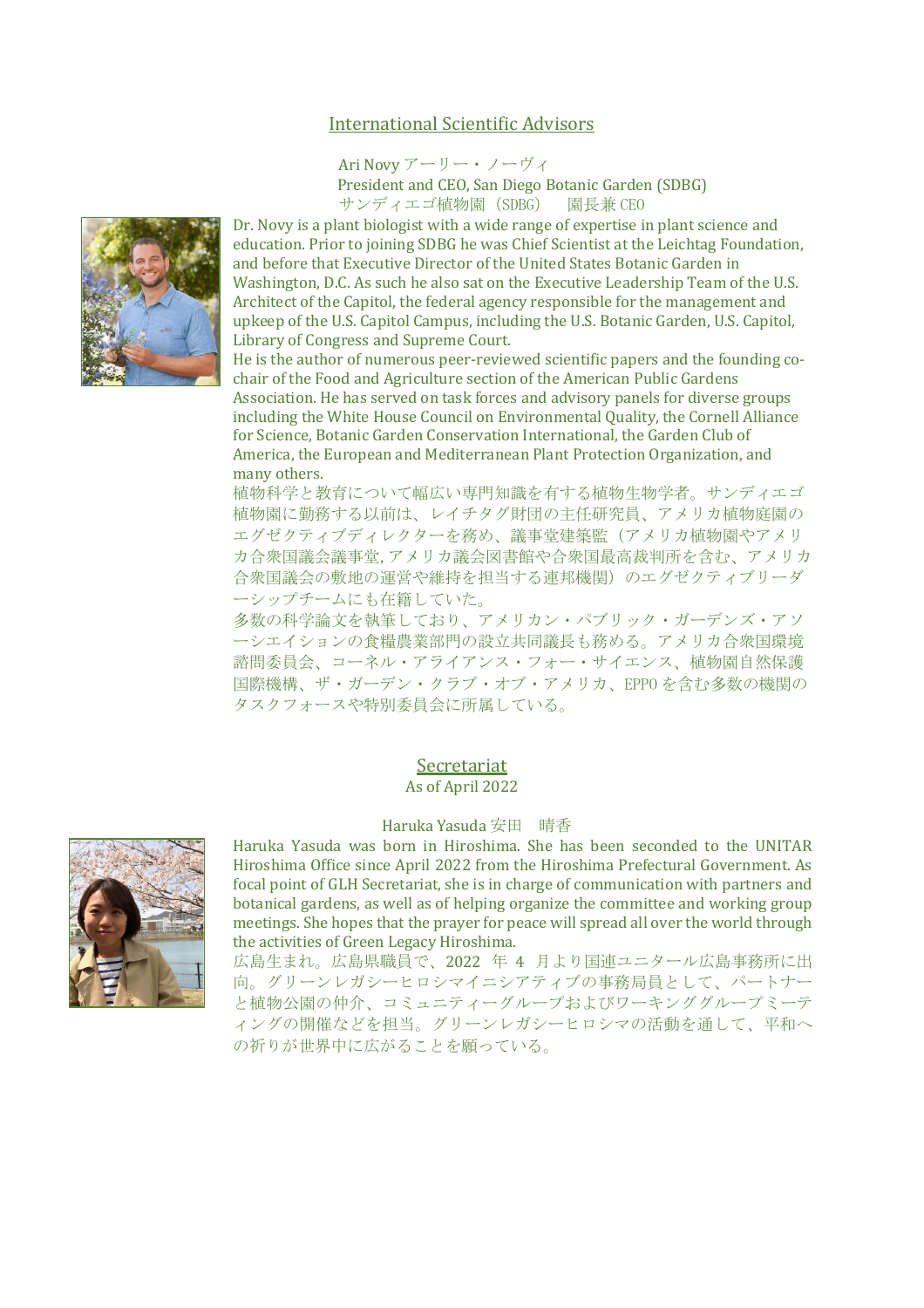# Saeeda Razick サイーダ・ラジック



Saeeda Razick was born in Colombo, Sri Lanka. She is currently pursuing her Bachelor's degree in Mechanical Engineering. She was a UNITAR trainee and recently joined the GLH Secretariat Team. She mainly handles the Partners in Profile series and outreach. She hopes to share the GLH's message of peace, especially with youth. スリランカのコロンボ生まれ。現在、機械工学の学士号の取得を目指してい る。ユニタールの研修生を経て、グリーンレガシーヒロシマイニシアティブの 事務局員となった。主に、パートナーの紹介文等を担当。特に若者と、グリー ンレガシーヒロシマの平和のメッセージを共有したいと願っている。

# Regional Hubs

San Diego Botanic Garden (SDBG)

The San Diego Botanic Garden is located in Encinitas, [California,](https://en.wikipedia.org/wiki/Encinitas,_California) [United](https://en.wikipedia.org/wiki/United_States) States. At 37 acres (150,000 m2), the garden includes rare [bamboo](https://en.wikipedia.org/wiki/Bamboo) groves (said to be the largest bamboo collection in the United States), desert gardens, a tropical [rainforest,](https://en.wikipedia.org/wiki/Rainforest) California native plants, Mediterranean climate landscapes, and a subtropical [fruit](https://en.wikipedia.org/wiki/Fruit) garden. It will soon be establishing its first medicinal garden.

#### サンディエゴ植物園(SDBG)

アメリカ合衆国のカリフォルニア州エンシニタスに位置する。150,000 ㎡を有 する園内には、貴重な竹林や砂漠庭園、熱帯雨林、カリフォルニア原産の植 物、地中海性気候植物の庭園や、亜熱帯の果樹園等があり、近々、薬用植物園 を創設する予定である。

# Focal Point : Dr. Ari Novy

担当:アーリー・ノーヴィ (同氏については International Scientific Advisors に掲載) \*\*\*\*\*\*\*



College of Agriculture, Food and Rural Enterprise (CAFRE) College of Agriculture, Food and Rural Enterprise (CAFRE) is a public tertiary level [land-based](https://en.wikipedia.org/wiki/Land-based_college) college offering training in agriculture, food technology, horticulture, equine and agri-business operating at three sites in [Northern](https://en.wikipedia.org/wiki/Northern_Ireland) Ireland. The college is funded by the Department of Agriculture, [Environment](https://en.wikipedia.org/wiki/Department_of_Agriculture,_Environment_and_Rural_Affairs) and Rural Affairs (DAERA) of Northern Ireland.

カレッジ オブ アグリカルチャー・フード アンド ルーラル エンタプラ イズ(CAFRE)

農業や食品技術、園芸、農業関連産業等に関する教育を提供する公立の高等教 育機関で、北アイルランド内に3つのキャンパスを有している。北アイルラン ドの DAERA により資金援助を受けている。

#### Focal Point: Prof. David Dowd

David Dowd is the Senior Lecturer responsible for Higher Education Horticulture at the College of Agriculture, Food & Rural Enterprise, Northern Ireland. David studied for his Degree in Horticulture at the National Botanic Gardens, Dublin and at the Dublin, Institute of Technology for his Master's in Sustainable Development.

担当:デヴィッド・ダウド